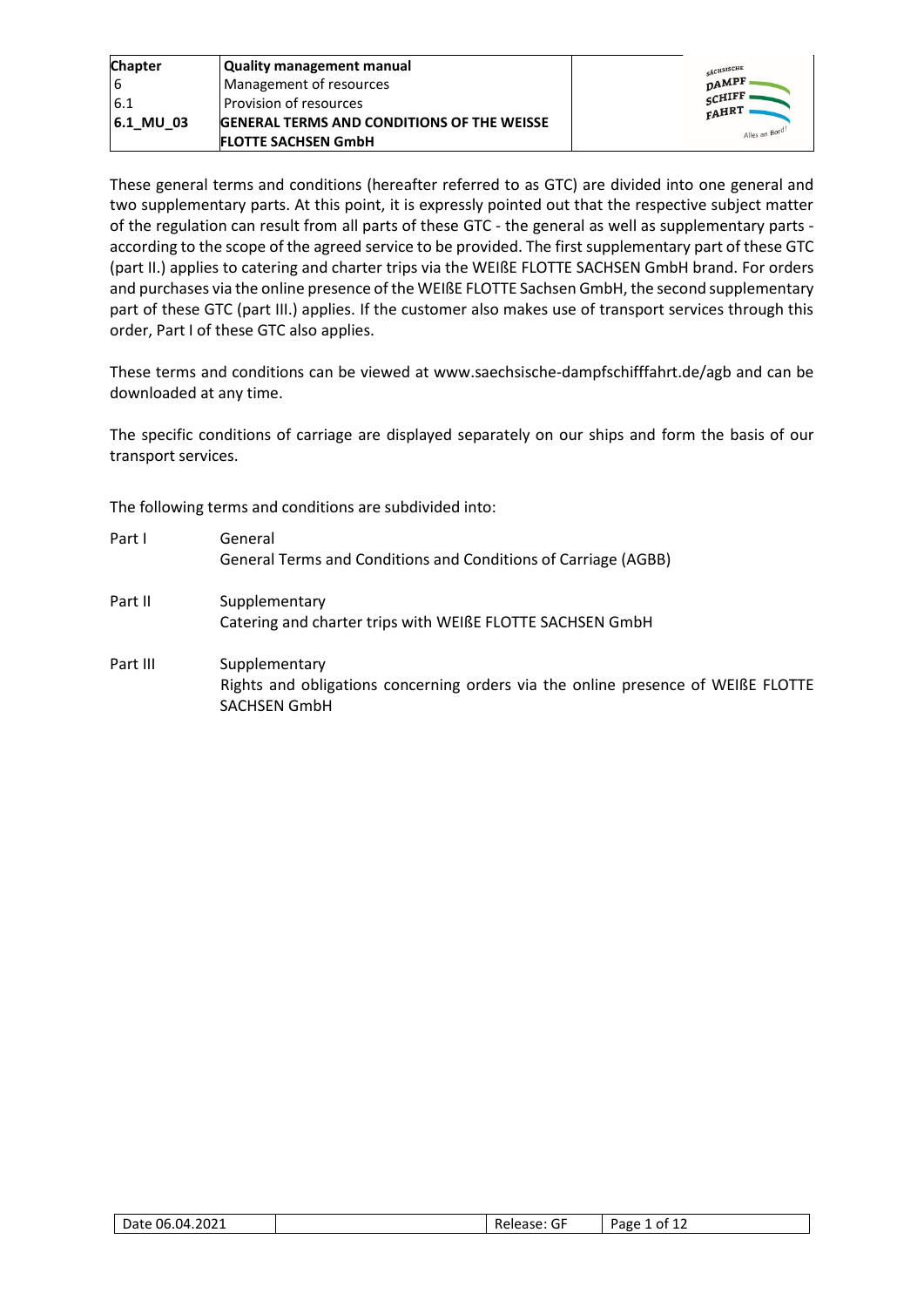| <b>Chapter</b> | Quality management manual                         |  |
|----------------|---------------------------------------------------|--|
|                | Management of resources                           |  |
| 6.1            | l Provision of resources                          |  |
| 6.1 MU 03      | <b>GENERAL TERMS AND CONDITIONS OF THE WEISSE</b> |  |
|                | <b>FLOTTE SACHSEN GmbH</b>                        |  |

| SÄCHSISCHE<br><b>DAMPF</b><br>SCHIFF<br>FAHRT |                |
|-----------------------------------------------|----------------|
|                                               | Alles an Bord! |

### **Part I General - General Terms and Conditions of Carriage**

## **§ 1 GENERAL PROVISIONS/AREA OF APPLICATION/CONCLUSION OF CONTRACT/TICKET PRICES**

1. These general conditions of carriage apply to all boat trips of WEIßE FLOTTE SACHSEN GmbH and regulate the general conditions of carriage between us and the customer.

2. These Conditions of Carriage apply when the customer purchases a ticket and/or voucher and/or boards the ship. The customer is obliged to comply with these conditions of carriage at the latest when boarding our ships. With the purchase and/or acquisition of a ticket and/or voucher and/or boarding our ships, the customer recognizes these conditions of carriage as binding. These conditions of carriage also apply from the point at which the customer purchases a ticket/voucher via our online shop.

3. Tickets are purchased before the start of the journey. Tickets purchased on board may vary in price and discounts. It is not possible to redeem vouchers on board.

## **§ 2 TICKET PURCHASE/SPECIAL TICKET REGULATIONS/HANDLING TICKETS/LOST & FOUND**

1. The customer's booking represents a binding offer to conclude a transport, which we can accept within a period of 7 days. The ticket price results from the information in the ordering process or the fare/ticket information that can be viewed before the order is placed. An exception to this rule is the purchase of tickets on board.

2. The transport is subject to the condition of the ticket purchase for the person(s) to be carried as well as the full payment of the ticket(s) in each case. Otherwise there is no entitlement to the transport. The customer's tickets are to be presented by the customer when boarding and disembarking, as well as upon request, and may only be disposed of after the respective journey has been completed.

3. The purchase of the ticket entitles the customer to make use of it. There is no entitlement to a seat. There is no obligation to allocate a specific seat inside or outside. A seat reservation is only possible inside and requires the use of our catering services per person/ticket.

4. Should the customer add further destinations to the specified and booked transport route during the journey, this requires the corresponding and subsequent purchase of a ticket.

5. If the customer uses transport services without being in possession of a valid ticket, a fare of €60.00 will be charged.

6. Lost property must be handed over to the ship's staff immediately. Lost property will be kept at the passenger's expense and risk and will only be sent on to the respective passenger if the relevant transport costs have been borne in advance, and if appropriate proof of ownership is provided.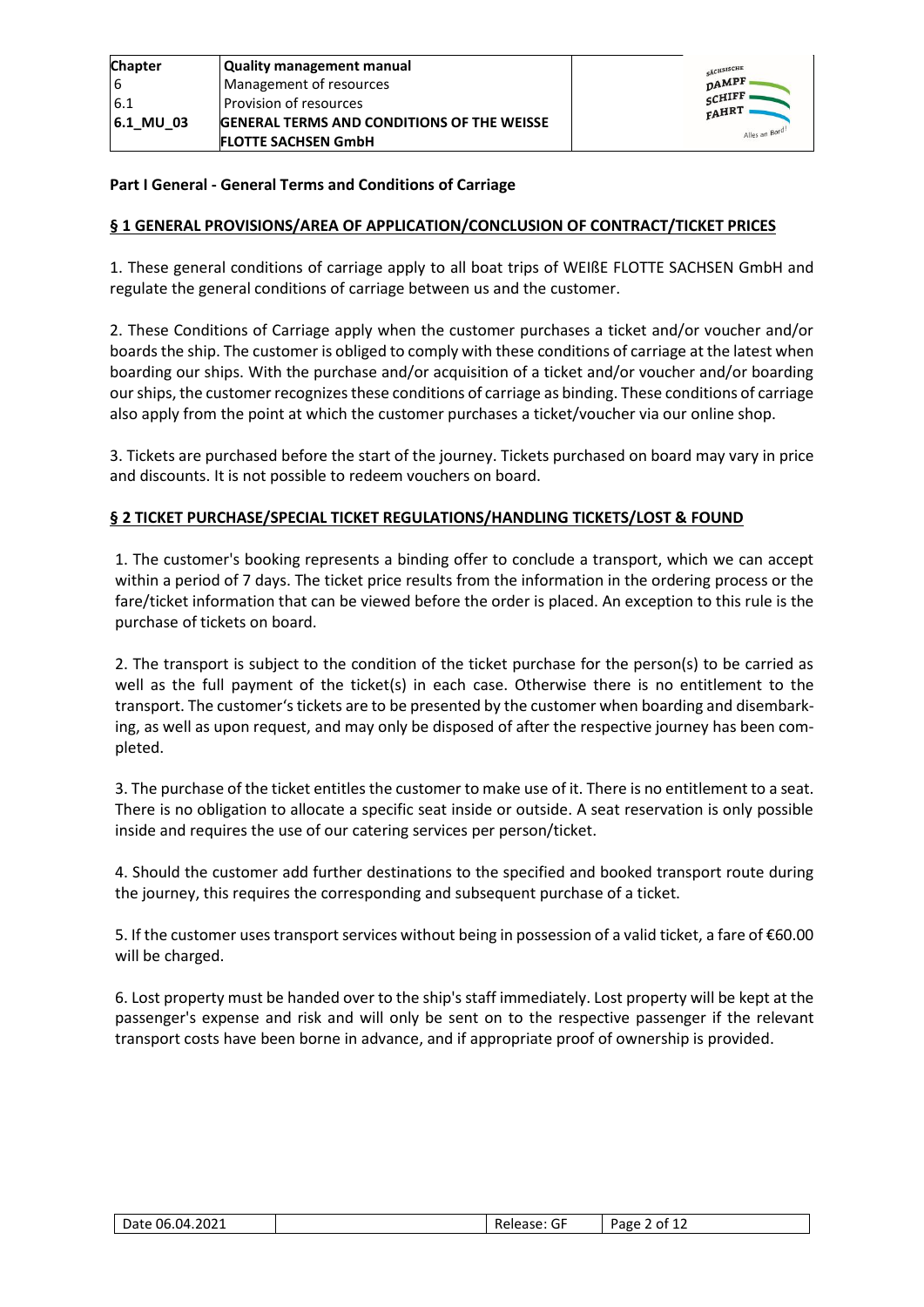| <b>Chapter</b> | <b>Quality management manual</b>                  |
|----------------|---------------------------------------------------|
| 16             | Management of resources                           |
| 6.1            | Provision of resources                            |
| 6.1 MU 03      | <b>GENERAL TERMS AND CONDITIONS OF THE WEISSE</b> |
|                | <b>FLOTTE SACHSEN GmbH</b>                        |



## **§ 3 TRANSPORT OF PERSONS/BAGGAGE/BICYCLES/OTHER/(DRIVING) ON-BOARD RULES**

1. With the exception of the transport of people and bicycles with a valid ticket, there is generally no entitlement to the transportation of other items, such as pieces of luggage. The carriage of additional items is at the discretion of ships personnel.

2. One easily portable piece of hand luggage per passenger can be carried, provided that other passengers are not affected by this. Catering facilities, chairs, tables and benches must never be used to store luggage or items of clothing. The cloakroom is used in accordance with the instructions of the ship's staff and the existing signs. No liability can be accepted for any losses. Passengers use and carry items anywhere on the ship at their own risk. If the ship's personnel allow additional items of luggage to be taken on board, the instructions of the ship's personnel regarding transport and storage must be followed.

3. Strollers (pushchairs) and wheelchairs can be taken on board free of charge, provided that there are appropriate accommodation options. With regard to accommodation, appropriate space allocation can be made in accordance with the ship's personnel. The transport of strollers (pushchairs) and/or wheelchairs must be reported accordingly prior to the transport. Transportation of any other items is generally not permitted, especially vehicles or rowing and paddle boats.

4. It is strictly forbidden to bring items that are flammable, explosive, health-endangering, corrosive, poisonous, forbidden and/or otherwise hazardous for people and/or property.

5. Dogs may be taken on board but must be supervised at all times. It is mandatory for dogs to be kept on a leash. In the case of dangerous dogs within the meaning of the GefHundG ("Law for the Protection of the Population from Dangerous Dogs"), a muzzle is mandatory. If the passenger violates the provisions of this section, further transportation may be immediately prohibited. Other animals are excluded from carriage.

6. The sale of goods is not permitted on our ships.

7. Passengers must follow the instructions of the ship's staff. In the event of a violation of these general transport regulations, the wilful or grossly negligent violation of legal or official regulations, as well as the annoyance and/or endangerment of other passengers, an exclusion from further transportation may occur.

### **§ 4 PROVISION OF SERVICES/TIMETABLE**

1. We have the right to have services, including transportation services, provided by third parties and, in this case, are only obliged to properly and carefully select the service providers.

2. We reserve the right to make changes to the timetable. We reserve the right to use different ship categories than those listed in the timetable or in any publication.

| <b></b><br>$\sim$ | 4.2021<br>06.04<br>-<br>Date |  | $- -$<br>. مامי<br>υŀ | Page<br>nt |
|-------------------|------------------------------|--|-----------------------|------------|
|-------------------|------------------------------|--|-----------------------|------------|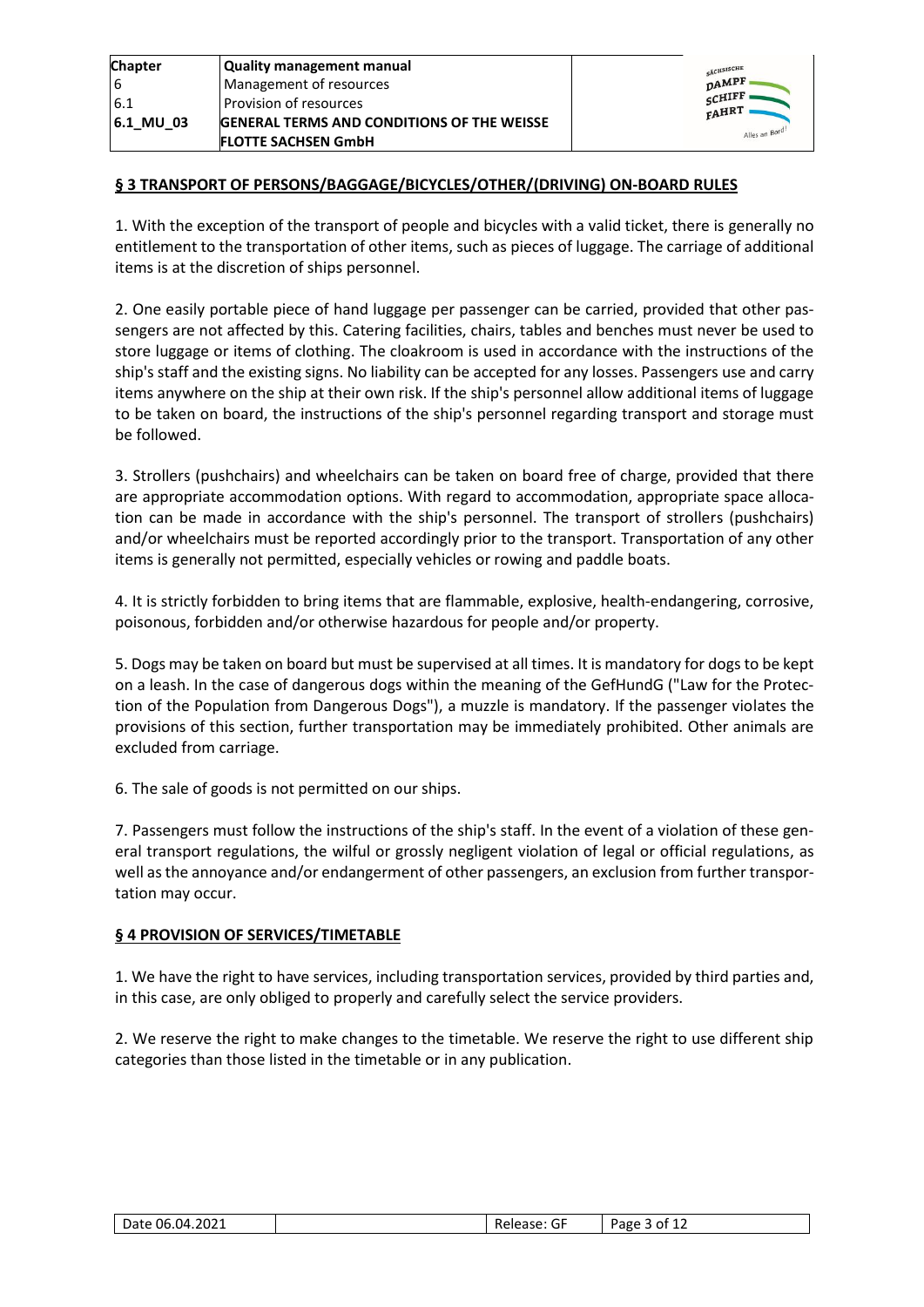| SÄCHSISCHE<br><b>DAMPF</b><br><b>SCHIFF</b><br>FAHRT |                |
|------------------------------------------------------|----------------|
|                                                      | Alles an Bord! |

### **§ 5 CANCELLATION RIGHT OF THE CUSTOMER/AUDIO AND VIDEO RECORDINGS/BOOKINGS**

#### 1. The customer has the right to cancel free of charge in accordance with the table below:

|                 | <b>Scheduled trips</b> | <b>Event trips</b> | "Fleet parade" trips and the evening New Year's |
|-----------------|------------------------|--------------------|-------------------------------------------------|
|                 |                        |                    | Eve trip                                        |
| Complete        | Up to 21 days          | Up to 21 days be-  | Up to 2 months before departure                 |
| cancellation    | before depar-          | fore departure     |                                                 |
|                 | ture                   |                    |                                                 |
|                 |                        |                    |                                                 |
| Cancellation of | Up to 24 hours         | Up to 7 days be-   | Up to 1 month before departure                  |
| max 10 tickets  | before depar-          | fore departure     |                                                 |
|                 | ture                   |                    |                                                 |
|                 |                        |                    |                                                 |
| Cancellation of | ٠                      | Up to 24 hours be- | $\overline{\phantom{a}}$                        |
| max 2 tickets   |                        | fore departure     |                                                 |

2. If the cancellation is not made in sufficient time, the following costs will be incurred:

|                  | <b>Scheduled and event trips</b> | "Fleet parade" trips and the evening New Year's |
|------------------|----------------------------------|-------------------------------------------------|
|                  |                                  | Eve trip                                        |
| Between 20 and   | 50% of the ticket price          | 100% of the ticket price                        |
| days before<br>8 |                                  |                                                 |
| departure        |                                  |                                                 |
| Between 7 and 1  | 80% of the ticket price          | 100% of the ticket price                        |
| days before de-  |                                  |                                                 |
| parture          |                                  |                                                 |
| <24 hours be-    | 100% of the ticket price         | 100% of the ticket price                        |
| fore departure   |                                  |                                                 |

3. In all cases, however, the customer reserves the right to prove to us that no damage, or only a lesser damage, occurred.

4. If, due to force majeure, event trips can only take place on board a stationary vessel (i.e. the ship remains at the pier), a maximum of 30% of the ticket price will be refunded.

5. By purchasing a ticket, and at the latest by boarding our ships, the customer authorizes us to use audio and video recordings for marketing, press and public relations purposes

### **§ 6 LIABILITY/DISCLAIMER**

1. We are not liable for the loss of or damage to money, jewellery and/or other valuables. Deviations from schedules due to high or low water levels, high passenger numbers and other traffic obstructions due to operational disruptions or interruptions for which we are not responsible, do not constitute an obligation to pay compensation, or a claim for damages.

2. Further claims for damages than those regulated in this contract, for example due to delayed performance and/or breach of a contractual obligation, are excluded, unless they are based on intent, gross negligence, fraudulent concealment or due to injury to life, body or health. The above exclusion

| -<br>--<br>4.2021<br>-<br>06.04<br>Date.<br>Page<br>$-$<br>~<br>u<br>. .<br>. .<br><br>ᅩᄼ |  |
|-------------------------------------------------------------------------------------------|--|
|-------------------------------------------------------------------------------------------|--|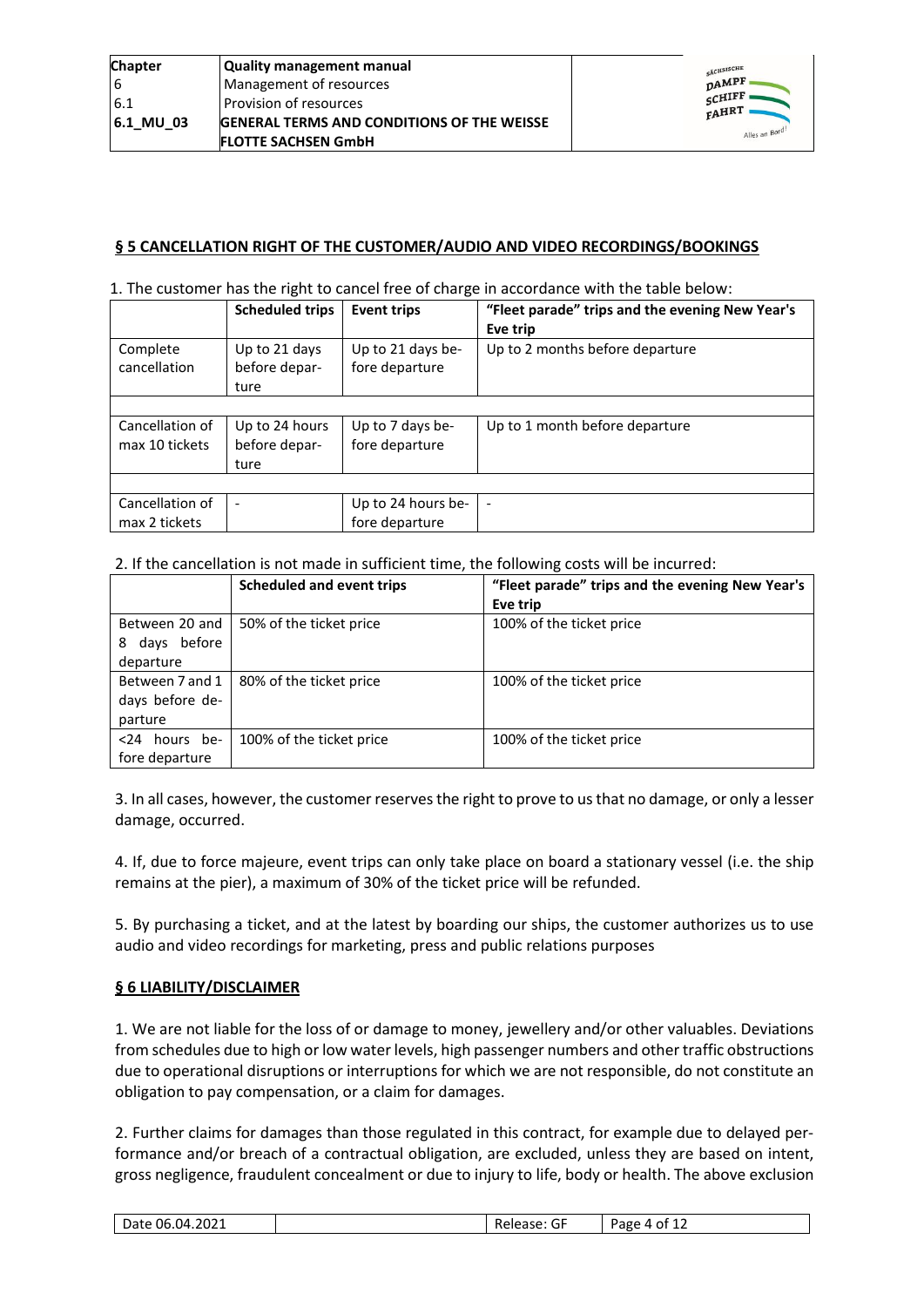| <b>Chapter</b> | Quality management manual                         | SÄCHSISCHE             |
|----------------|---------------------------------------------------|------------------------|
|                | Management of resources                           | $\mathbf{D}$ AMPF      |
| 6.1            | Provision of resources                            | SCHIFF<br><b>FAHRT</b> |
| 6.1 MU 03      | <b>GENERAL TERMS AND CONDITIONS OF THE WEISSE</b> |                        |
|                | <b>FLOTTE SACHSEN GmbH</b>                        | Alles an Bord          |

of liability also does not apply if an essential contractual obligation is violated, or if claims under the Product Liability Act exist. Otherwise, the statutory provisions apply.

3. These exclusions of liability also apply to the activities of our vicarious agents. **Part II Supplementary - catering and charter trips with WEIßE FLOTTE SACHSEN GmbH**

## **§ 1 CONCLUSION OF CONTRACT/PAYMENT METHODS**

1. The service contract only comes into effect with a written order confirmation by WEIßE FLOTTE SACHSEN GmbH, and does so with binding effect. With the conclusion of the service contract, the organizer accepts the general terms and conditions of WEIßE FLOTTE SACHSEN GmbH. Any terms and conditions of the organizer are not recognized.

2. Unless otherwise stated, the agreed prices are exclusive of the applicable statutory value added tax.

3. If the value of the binding, pre-ordered services exceeds € 1,000.00, the organizer will pay a deposit up to the 60th calendar day before the event, amounting to 50% of the gross total. Advance payments made will be offset against the final invoice.

4. Invoices are payable within 10 calendar days of the invoice date, without deduction. In the event of default in payment, WEIßE FLOTTE SACHSEN GmbH is entitled to invoice the amount owed plus interest (4% above the respective discount rate of the Bundesbank, but at least 10% p.a.).

5. Electronic invoicing is accepted as sufficient.

### **§ 2 EVENT EXECUTION/DEVELOPMENT**

1. The organizer must inform WEIßE FLOTTE SACHSEN GmbH of the final number of participants ("guaranteed number") no later than 10 calendar days before the date of the event. Otherwise, the number of participants stated in the contract will be regarded as the guaranteed number and serve as the basis for billing.

2. The customer and the organizer are responsible for items brought on board. Unless otherwise agreed in writing, WEIßE FLOTTE SACHSEN GmbH is not responsible for any guarding or safekeeping. The respective cloakroom regulations apply to cloakrooms (especially no liability for unguarded cloakrooms).

3. In the event of high and low water levels, WEIßE FLOTTE SACHSEN GmbH reserves the right to hold the event on a static ship. In this case, it is not possible to withdraw from the agreed catering services free of charge.

4. When renting the event venues, WEIßE FLOTTE SACHSEN GmbH acts in the name of, and for the account of, the organizer. The organizer is liable for compliance with the respective house rules / GTC / conditions of carriage of the event locations and releases WEIßE FLOTTE SACHSEN GmbH from all third-party claims arising from the rental of event locations.

5. As far as WEIßE FLOTTE SACHSEN GmbH procures technical or other services from third parties for the organizer, it acts in the name of, and for the account of, the organizer. The organizer is liable for

| ---<br>1.2021<br>-<br>-04<br>0F)<br>$\sim$ $-$<br>٦т۴<br>.<br>d۲<br>J<br>эv.<br>--<br>. .<br>. |
|------------------------------------------------------------------------------------------------|
|------------------------------------------------------------------------------------------------|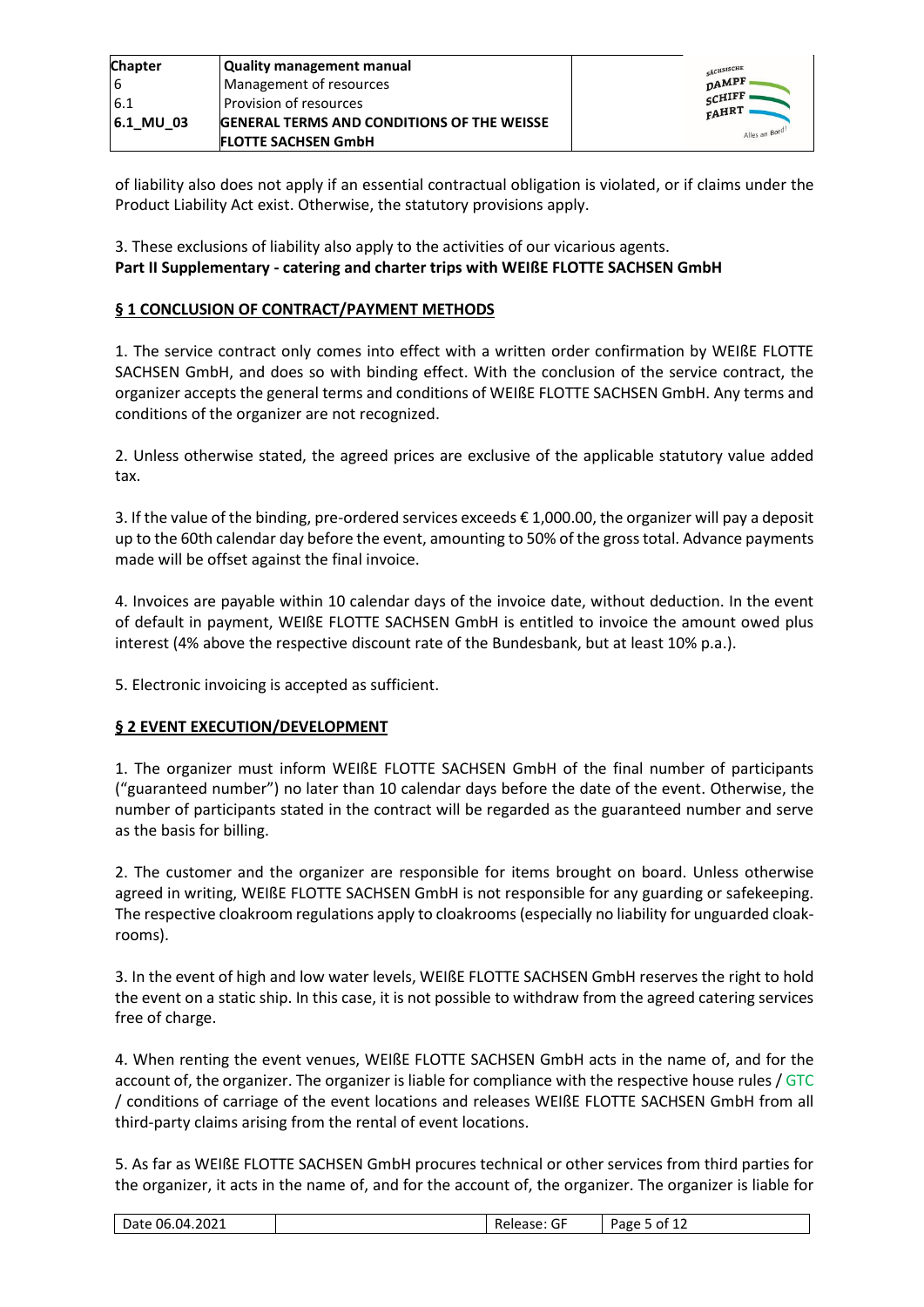| <b>Chapter</b> | Quality management manual                         | SÄCHSISCHE        |
|----------------|---------------------------------------------------|-------------------|
|                | Management of resources                           | $\mathbf{D}$ AMPF |
| 6.1            | Provision of resources                            | SCHIFF '<br>FAHRT |
| 6.1 MU 03      | <b>GENERAL TERMS AND CONDITIONS OF THE WEISSE</b> |                   |
|                | <b>FLOTTE SACHSEN GmbH</b>                        | Alles an Bord:    |

the careful handling and proper return of these facilities and releases WEIßE FLOTTE SACHSEN GmbH from all third-party claims arising from the provision of this facility.

6. The organizer is generally not allowed to bring food and drink to the events. A written agreement can be made in special cases (e.g. sponsoring), in which cases a service fee or corkage fee will be charged. Catering on the ships gastronomically managed by WEIßE FLOTTE SACHSEN GmbH by other catering providers is generally not possible

# **§ 3 TERMINATION/CANCELLATION**

1. If an event cannot be carried out for reasons for which the organizer is responsible, WEIßE FLOTTE SACHSEN GmbH reserves the right to claim payment for the services agreed in accordance with the order confirmation. Depending on when the event is cancelled and what services were planned, WEIßE FLOTTE SACHSEN GmbH is also entitled to appropriate remuneration. The amount of the remuneration results from the order confirmation, which is binding for both contractual partners, as well as the appendix to the general terms and conditions for events of WEIßE FLOTTE SACHSEN GmbH.

2. If the organizer or the customer violates the contract, or if WEIßE FLOTTE SACHSEN GmbH has reason to believe that the event will jeopardize smooth business operations, the safety of other guests or the reputation of the company, WEIßE FLOTTE SACHSEN GmbH may cancel the event and withdraw from the contract, subject to their claim for remuneration in accordance with the appendix.

3. If, due to force majeure, (e.g. storm, fog, high or low water, blocking of navigation, technical defects, accidents, pandemics) the event cannot be carried out, or is delayed or only partially carried out, the customer cannot derive any claims for damages. In this case, the customer can withdraw from the contract free of charge.

4. Cancellation deadlines:

| from the stated conclusion        |                                              |
|-----------------------------------|----------------------------------------------|
| of a contract                     | 10% of the total sales as a handling fee     |
| from the 60th calendar day before |                                              |
| the event                         | 20% of the total sales as a handling fee     |
| from the 10th calendar day before |                                              |
| the event                         | 50% of the commissioned food and drink sales |
|                                   | 50% of the agreed ship rental                |
|                                   | 100 % of a service provided by third parties |
| from the 3rd day before the event | 100% of the commissioned food sales          |
|                                   | 75% of the commissioned drinks sales         |
|                                   | 100 % of the agreed ship rental              |
|                                   | 100 % of services provided by third parties  |

The basis for calculation is the mutually binding order confirmation. If necessary, different cancellation deadlines must be contractually agreed.

| 06.04.2021<br>Date<br>______ | -<br>Release: Gl | Page<br>b of<br>- 11 A |
|------------------------------|------------------|------------------------|
|------------------------------|------------------|------------------------|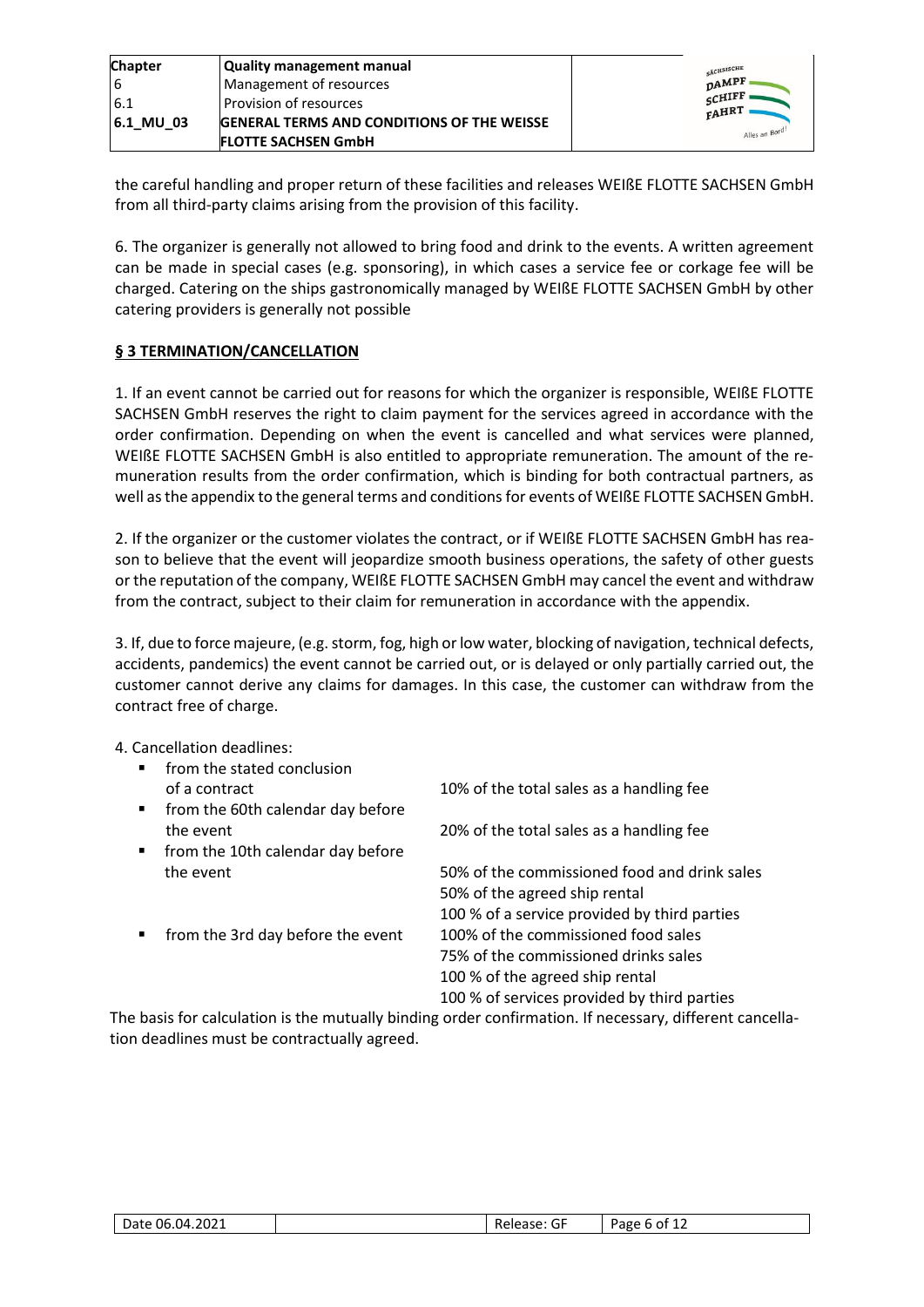| <b>Chapter</b> | Quality management manual                         | SÄCHSISCHE        |
|----------------|---------------------------------------------------|-------------------|
|                | Management of resources                           | DAMPF             |
| <b>6.1</b>     | Provision of resources                            | SCHIFF '<br>FAHRT |
| $ 6.1$ MU 03   | <b>GENERAL TERMS AND CONDITIONS OF THE WEISSE</b> |                   |
|                | <b>FLOTTE SACHSEN GmbH</b>                        | Alles an Bord:    |

## **Part III Supplementary - Supplementary rights and obligations with regard to orders from the online shop**

## **§ 1 GENERAL PROVISIONS/AREA OF APPLICATION**

1. These GTC regulate the legal relationships between us and customers who place orders in our online shop. These GTC therefore form the contractual basis for orders via our online shop.

2. These GTC also apply if the customer uses conditions that deviate from these, or if services are provided to the customer while being aware of the customer's conflicting GTC. Deviating, supplementary and/or conflicting GTC of the customer are therefore not part of the contract, even if they are known, with the exception that our written consent is available with regard to their validity.

3. By sending the order, the customer assures that they have unlimited legal capacity.

4. We provide our services to consumers within the meaning of Section 13 of the German Civil Code (BGB), and to entrepreneurs within the meaning of Section 14 of the German Civil Code (BGB). An entrepreneur within the meaning of Section 14 of the German Civil Code (BGB) is an individual or legal partnership who, when concluding a legal transaction, acts in the exercise of their commercial or independent professional activity. A partnership with legal capacity is a partnership that is endowed with the ability to acquire rights and enter into liabilities. A consumer, within the meaning of Section 13 of the German Civil Code (BGB), is any individual who concludes a legal transaction for purposes that are predominantly neither commercial nor self-employed. Whether the customer acts as a consumer or as an entrepreneur can be seen from his information in the order process. The provisions of these GTC apply equally to consumers and entrepreneurs, unless the respective provision makes an explicit reference only to consumers or only to entrepreneurs.

### **§ 2 CONCLUSION OF CONTRACT/SUBJECT MATTER/TICKETS**

1. The offering of goods/services in the online areas and all sub-pages does not constitute a binding offer to conclude a contract. The presentation of these goods/services is only to be understood as an invitation to submit an offer by the customer.

2. By ordering the desired goods/services by clicking the "order with obligation to pay" button, the customer submits a binding offer to conclude a purchase contract. The customer then receives an automatic order confirmation by email. This order confirmation does not represent an acceptance of the customer's offer. This automatic order confirmation summarizes the contents of the order again.

3. The subject matter and content of the contract between WEIßE FLOTTE SACHSEN GmbH and the customer, as well as the corresponding scope of services, result from these GTC, the customer's order, acceptance by WEIßE FLOTTE SACHSEN GmbH and the information on the goods/services from the ordering process.

4. We are entitled to accept the customer's offer in the form of an order within 7 days after the order has been placed. Beyond this period, the customer is no longer bound by his offer. We accept the customer's offer by sending a timely order confirmation to the email address provided by the customer.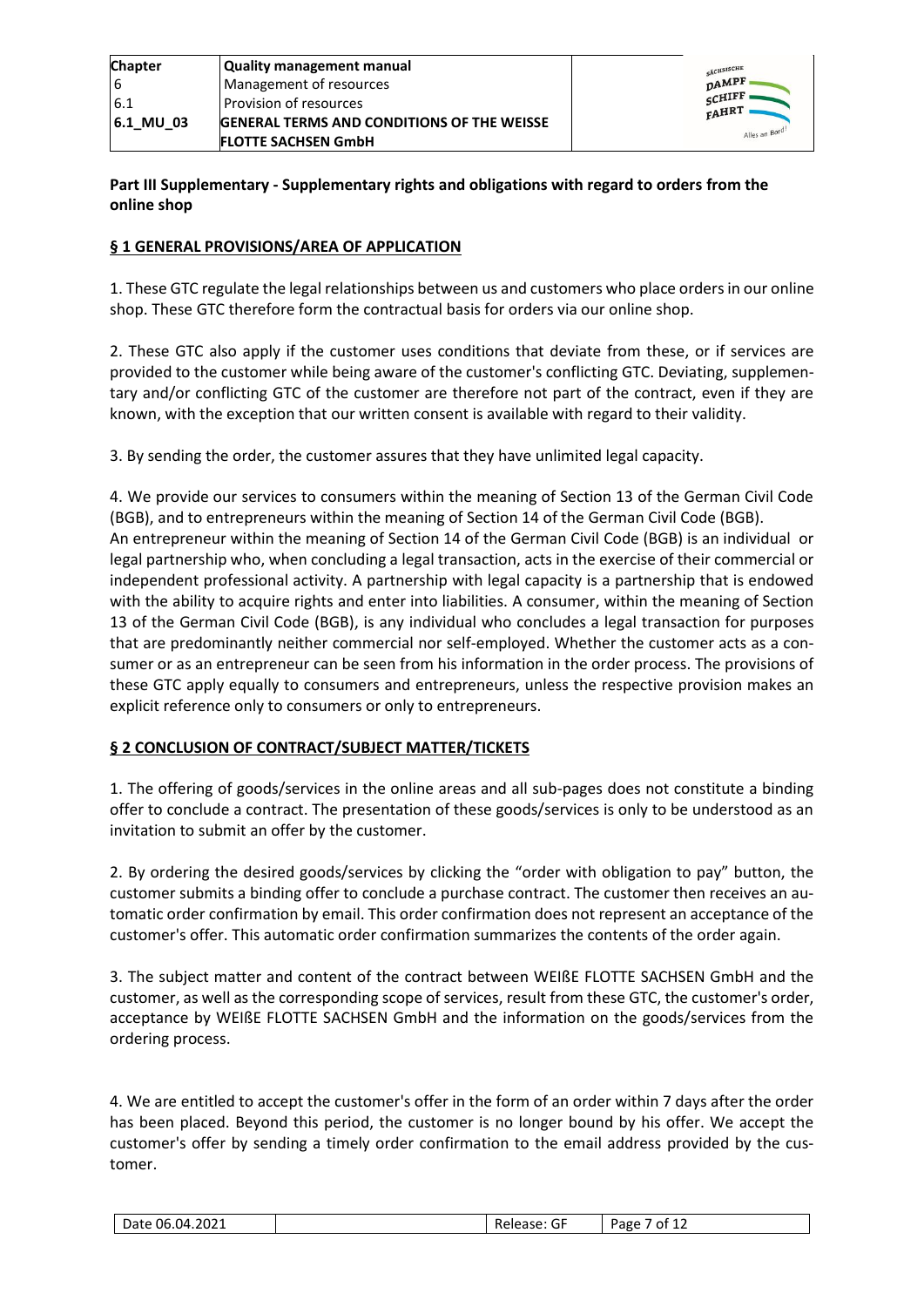| <b>Chapter</b> | <b>Quality management manual</b>                  | SÄCHSISCHE        |
|----------------|---------------------------------------------------|-------------------|
|                | Management of resources                           | $\mathbf{n}$ AMPF |
| 6.1            | Provision of resources                            | SCHIFF<br>FAHRT   |
| 6.1 MU 03      | <b>GENERAL TERMS AND CONDITIONS OF THE WEISSE</b> |                   |
|                | <b>FLOTTE SACHSEN GmbH</b>                        | Alles an Bord     |

5. We are entitled to use third parties to fulfil the rights and obligations arising from the contract with the customer.

## **§ 3 ORDERING PROCESS/MANDATORY INFORMATION**

1. As part of the purchase process, the customer must provide mandatory information so that the purchase can be completed. Mandatory fields are marked as such and must be completed by the customer. The purchase is only possible if the customer completes these mandatory fields. Areas not marked as mandatory fields do not have to be filled out by the customer. The customer is obliged to complete all fields to be filled in properly and truthfully. If this does not happen and this results in damage, the customer is obliged to reimburse said damage.

2. Only after the customer has provided his details regarding the goods, placed them in the "shopping basket" and selected the shipping and payment options, the binding order is placed using the "order with obligation to pay" button.

## **§ 4 PRICES/REMUNERATION/PAYMENT METHODS/REMINDER/SHIPPING**

1. The remuneration is based on the prices specified in the order process. All prices given are to be understood in euros. The price for the goods results from the order process and is displayed in full before submission of the binding order by clicking the "order subject to payment" button. This is a final price and includes all final price information, including VAT, shipping, packaging and any fees for the payment method selected by the purchaser/customer.

2. The amount of the packaging and shipping costs is then calculated from the order process.

3. The permitted and possible types of payment result from the order process. This also applies to the shipping methods. Basically, the seller offers the payment option of PayPal, as well as credit card and direct debit. When paying by PayPal, the customer is forwarded to www.paypal-deutschland.de. From there the customer is asked to log in with their PayPal password. The data of the order as well as the invoice amount are automatically transferred and debited directly from the customer's account after confirmation. If the payment cannot be made by the customer and this is the fault of the customer (e.g. because the account is not covered) and a fee is charged for the return debit, the customer must reimburse the seller for these costs. Invoices are due for payment no later than 3 working days after the invoice date.

4. All prices given are only valid within Germany and only at the time of the order. The version valid at the time of the order is final.

5. If the customer does not pay on time, a reminder will be sent free of charge. WEIßE FLOTTE SACHSEN GmbH is entitled to send the customer a one-time charged reminder if they are in default of payment. A flat-rate administration fee of €5.00 is charged for this. The customer reserves the right to prove that the damage did not occur, or did, however not to the extent suggested.

6. Electronic invoicing is sufficient. The dispatch of the goods/the provision of the service takes place only after full payment by the customer.

| 06.04.2021<br>Date<br>___ | $\sim$ $\sim$<br>Release.<br>ut | Page<br>8 of<br>ᆠ |
|---------------------------|---------------------------------|-------------------|
|---------------------------|---------------------------------|-------------------|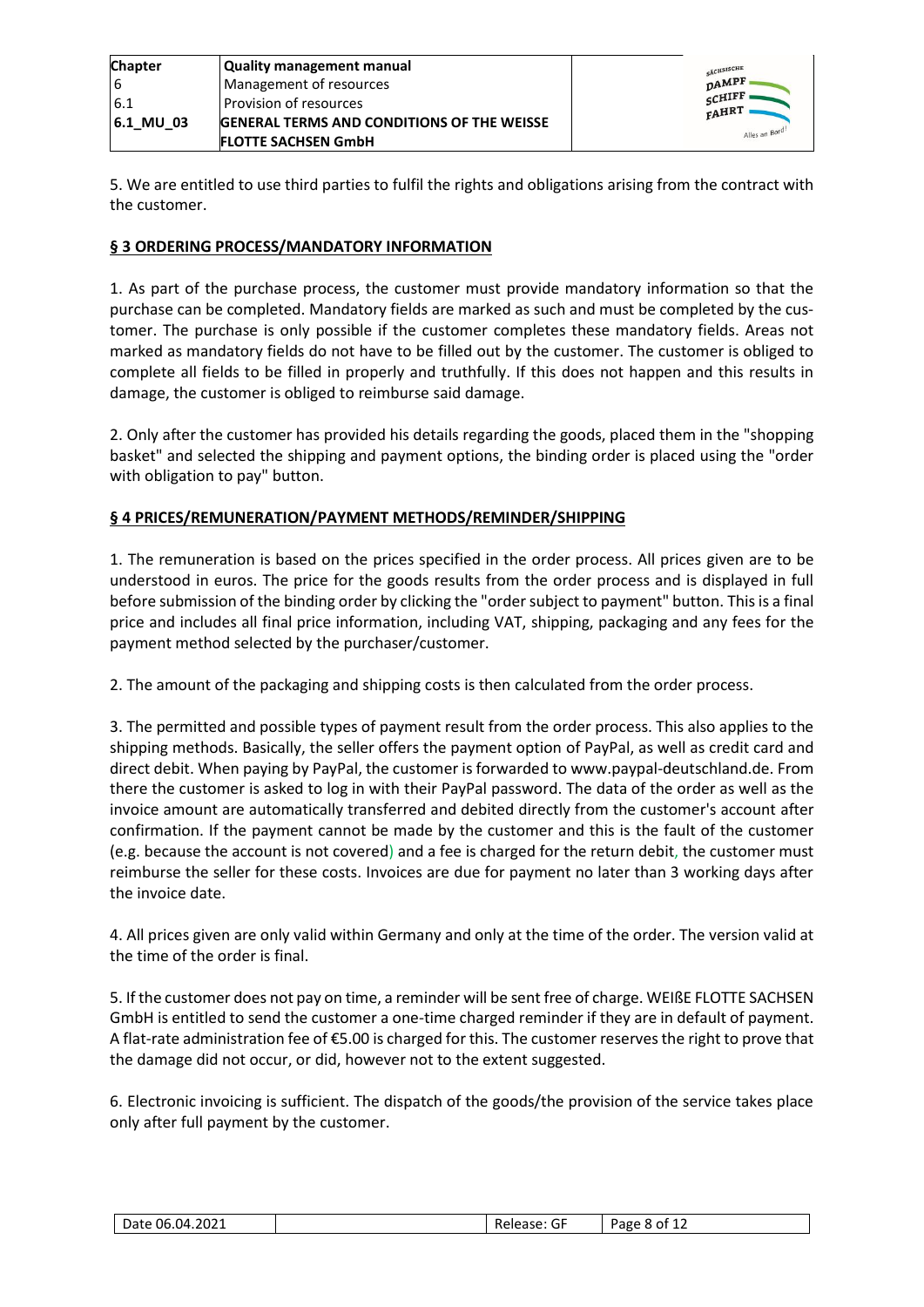| <b>Chapter</b> | <b>Quality management manual</b>                  |
|----------------|---------------------------------------------------|
| 16             | Management of resources                           |
| 6.1            | Provision of resources                            |
| 6.1 MU 03      | <b>GENERAL TERMS AND CONDITIONS OF THE WEISSE</b> |
|                | <b>FLOTTE SACHSEN GmbH</b>                        |



### **§ 5 DELIVERY/DELIVERY METHODS**

The delivery methods and delivery times result from the information provided during the ordering process. WEIßE FLOTTE SACHSEN GmbH can use third parties for the delivery of goods/or the provision of services.

## **§ 6 RESERVATION OF TITLE/RIGHT OF RETENTION/REGISTRATION/DATA**

1. Our goods remain our property until the customer's payment obligations have been fulfilled.

2. If the agreed remuneration is delayed, we are entitled to exercise a right of retention with regard to the delivery of the goods or the provision of the service.

3. The customer can place his orders through registration or through a guest order. If the customer gives his data when registering, this data will be saved for the next purchase, and only for this purpose. Furthermore, the data will not be passed on unless this is necessary to fulfil the contractual obligations. By registering, the customer can confirm that they would like to receive our newsletter.

## **§ 7 WARRANTY/DAMAGES/LIABILITY/DISCLAIMER**

1. Unless otherwise regulated below, the statutory provisions apply with regard to liability for material defects and the warranty. If the customer submits his order as an entrepreneur within the meaning of § 14 BGB, a warranty of one year from delivery of the purchased goods applies to the purchased goods. The customer's claims for defects, insofar as he has placed his order as an entrepreneur within the meaning of Section 14 of the German Civil Code (BGB), only exist if they have fulfilled their obligation to give notice of defects from Section 8 (2) of these GTC.

2. Further claims for damages than those regulated in this contract, for example due to delayed performance and/or breach of a contractual obligation, are excluded, unless they are based on intent, gross negligence, fraudulent concealment or due to injury to life, body or health. The above exclusion of liability also does not apply if an essential contractual obligation is violated, or claims under the Product Liability Act exist. Otherwise, the statutory provisions apply.

3. These exclusions of liability also apply to the activities of our vicarious agents.

### **§ 8 TRANSFER OF RISK/DUTY TO INSPECTION AND OBJECTION**

1. The risk of loss of the purchased goods is only transferred when the goods are handed over to the customer, if the customer has placed the order in his capacity as a consumer.

2. If the customer has placed his order in his capacity as an entrepreneur within the meaning of Section 377 of the German Commercial Code, the customer is subject to the duty to inspection and objection within the meaning of Section 377 of the German Commercial Code (HGB) within the meaning of the following provisions. The customer has to examine the goods immediately after delivery, insofar as this is feasible in the ordinary course of business. If a defect becomes apparent, this must be reported to us immediately. If the customer fails to notify us, the goods are deemed to have been approved, unless there is a defect that could not be identified during the examination. If such a defect appears later, a report must be made immediately after discovery. Otherwise, the goods are deemed to have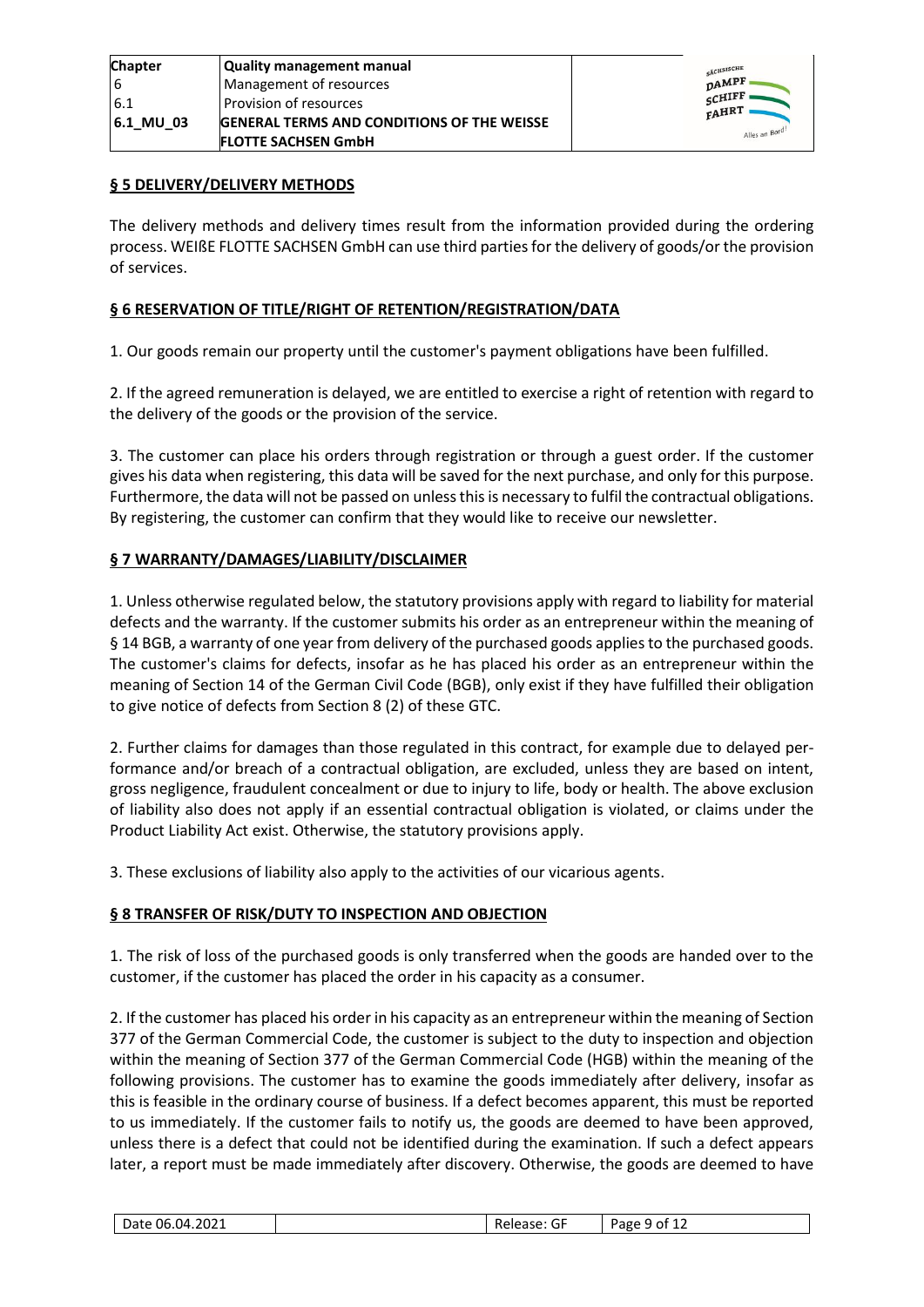| <b>Chapter</b> | Quality management manual                         | SÄCHSISCHE      |
|----------------|---------------------------------------------------|-----------------|
|                | Management of resources                           | $n$ AMPF        |
| 6.1            | l Provision of resources                          | SCHIFF<br>FAHRT |
| 6.1 MU 03      | <b>GENERAL TERMS AND CONDITIONS OF THE WEISSE</b> |                 |
|                | <b>FLOTTE SACHSEN GmbH</b>                        | Alles an Bord:  |

been approved even with regard to this defect. Refusal of acceptance by the customer due to insignificant defects is not permitted. The goods are examined immediately if a period of 2 weeks from delivery of the goods is not exceeded. The notification of defects must be made in writing.

# **§ 9 VOUCHERS/COMBINED TICKETS**

1. Our vouchers are valid until the end of the third year after purchase, whereby the date of purchase of the voucher is decisive. An extension of the voucher beyond the expiry date or a cash payment is excluded. A claim to cash payment only exists if the ordered and/or purchased goods and/or ordered and/or purchased service do not exist at the time of redemption. The voucher can be redeemed in our service stations. If the invoice amount exceeds the voucher value, the remaining amount can be paid with another approved payment method or another voucher. If the voucher value exceeds the invoice amount, the remaining amount remains valid until the expiry date and can be redeemed for another booking.

2. Combined tickets include services that are provided by us and third-party providers. The respective third-party providers are independently responsible for their provision of services. We only allow a proper selection of the third-party providers that cooperate with us.

## **§ 10 RIGHT OF WITHDRAWAL**

The customer has the right to withdraw from this contract within fourteen days without giving reason. The withdrawal period is fourteen days after the conclusion of the contract. In order to exercise your right of withdrawal, you must inform WEIßE FLOTTE SACHSEN GmbH (Georg-Treu-Platz 3, 01067 Dresden, Email: service@sdsgruppe.de, Tel.: 0351/866090) by means of a clear declaration (e.g. by mail, fax or email) of your decision to withdraw from this contract. To do this, you can use the sample cancellation form attached, which however is not mandatory. In order to meet the cancellation deadline, it is sufficient for you to send notification that you are exercising your right of cancellation before the cancellation period has expired.

## **Consequences of the withdrawal**

If you withdraw from this contract, we must return to you all payments that we have received from you, including delivery costs (with the exception of any additional costs that result from your decision to choose a different type of delivery than the inexpensive standard delivery offered by us), immediately, and at the latest within fourteen days from the day on which we received the notification of your revocation. For this repayment, we will use the same means of payment that you used for the original transaction, unless something else was expressly agreed with you; In no case will you be charged any fees for this repayment. We can refuse the repayment until we have received the goods back or until you have provided evidence of their return, whichever is earlier. You must return or hand over the goods to us immediately and in any case no later than fourteen days from the date on which you informed us of the cancellation of this contract. The deadline is met if you send the goods before the period of fourteen days has expired. You bear the direct costs of returning the goods. The costs are estimated at a maximum of around €50.00. You only have to pay for any loss in value of the goods if this loss in value is due to handling of the goods that is not necessary to check the nature, properties and functionality of the goods. If you have requested that the service should begin during the cancellation period, you must pay us a reasonable amount, corresponding to the portion of the services already provided up to the time at which you inform us of the exercise of the right of cancellation with regard to this contract in comparison to the total scope of the service provided for in the contract.

| າດາ1<br>Date 06.04.2021 |  | --<br>Release:<br>.<br><u>J</u> | Page.<br>of 12<br>LU. |
|-------------------------|--|---------------------------------|-----------------------|
|-------------------------|--|---------------------------------|-----------------------|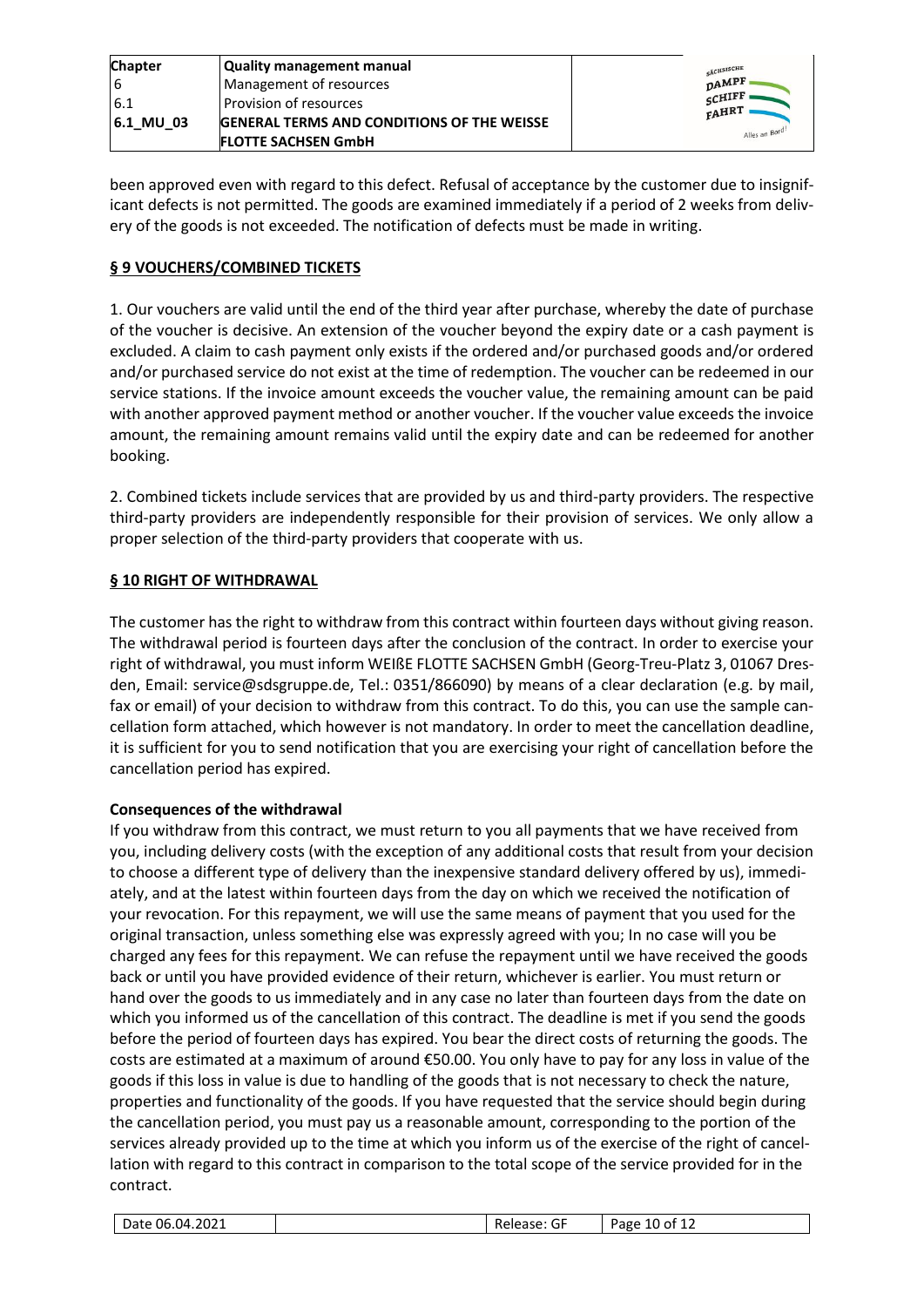

END OF REVOCATION

## **§ 11 FINAL PROVISIONS**

1. The law of the Federal Republic of Germany applies exclusively to the business relationships between WEIßE FLOTTE SACHSEN GmbH and the customer, excluding the UN Convention on Contracts for the International Sale of Goods. The contract language is German.

2. Should individual provisions of these GTC be ineffective or be changed due to a contractual agreement, this does not affect the effectiveness of the remaining provisions of these GTC, unless adherence to the contract would represent unreasonable hardship for one party.

3. If the customer is a merchant, a legal entity under public law or a special fund under public law, the place of jurisdiction for all disputes arising from contractual relationships between us and the customer is our headquarters. The same applies if the customer does not have a general place of jurisdiction in Germany or another EU member state or his/her place of residence or habitual abode is unknown at the time the action is brought.

**Updated: 06.04.2021**

| 06.04.2021<br>-<br>$\overline{a}$ | Release: Gl | -<br>$\lambda$<br>ot<br>. age<br>ᅩᄼ<br>-- |
|-----------------------------------|-------------|-------------------------------------------|
|-----------------------------------|-------------|-------------------------------------------|